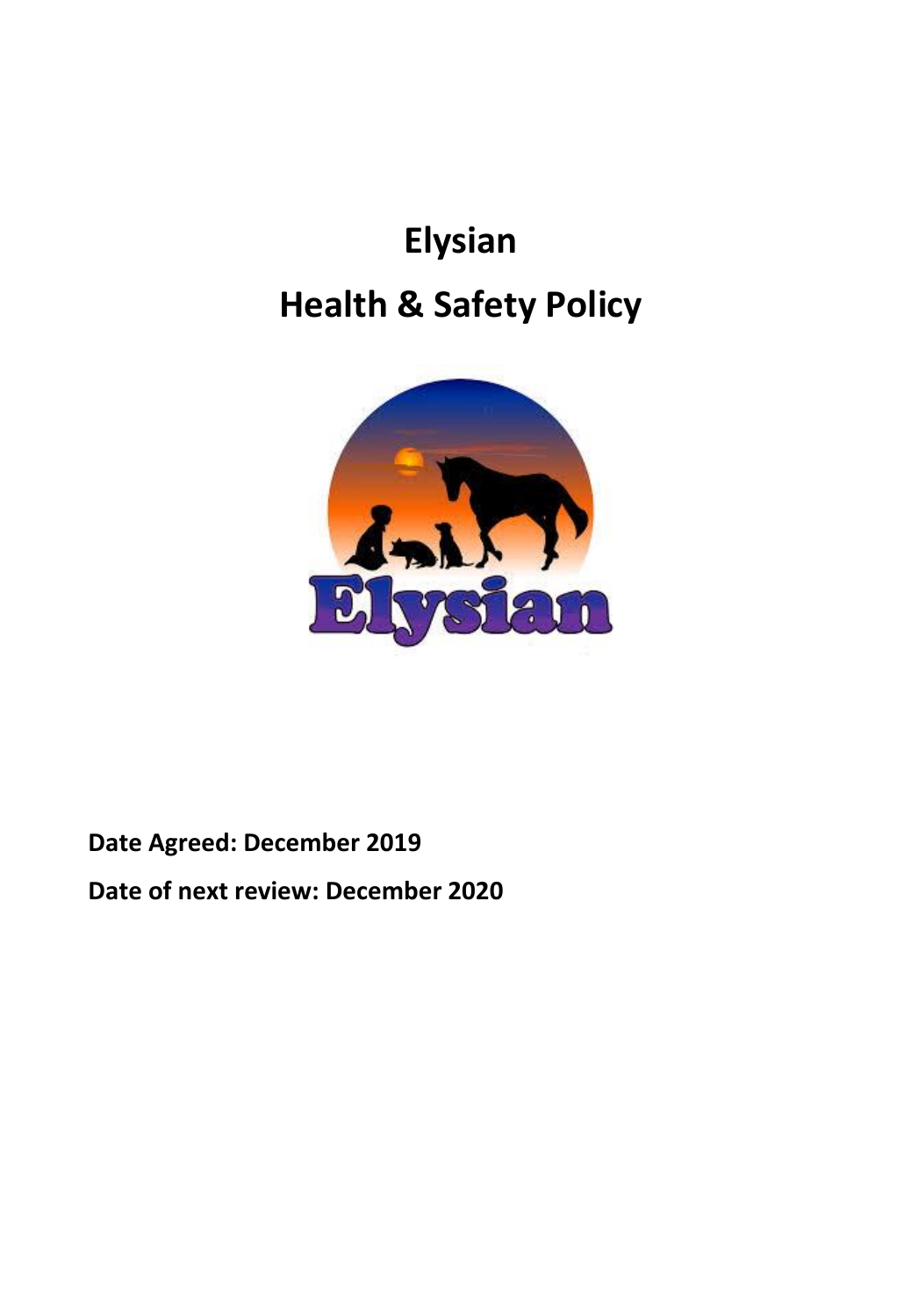# **For the purposes of this policy, where the term Elysian is used, it refers to Elysian Animal Assisted Therapy & Learning CIC including Elysian School and Elysian Animal assisted Therapy and Learning.**

# **Policy Statement**

The aim of the Management Committee and the Senior Leadership Team is to provide a safe and healthy working and learning environment for staff, pupils and visitors. This will be achieved by implementing the health and safety objectives detailed in this policy. This establishment attaches great importance to the health, safety and welfare at work of all its employees and other users, particularly children, parents and visitors. This establishment aims to provide, so far as it is reasonably practicable, for its employees when working on the premises or elsewhere:

- Instruction, training and supervision to enable its employees to work safely without risk to their health;
- Premises and places of work that are well maintained, have safe access and egress for all and are without risk to health
- Where vehicles are used, to ensure that they are well maintained, safe and without risk to health;
- Safe systems and methods of work that are without risk to health
- Machinery and equipment that is safe and without risk to health
- Articles and substances for use at work that are safe when properly used, stored, handled and transported
- Suitable safety clothing and equipment when required by regulation, approved code of practice, departmental instruction or when considered necessary by the Director of Agriculture and Facilities.
- Any other suitable protection, where appropriate, where staff might be at risk
- For the safety of visiting contractors, members of the public and authorised visitors
- For arrangements to involve all members of the school community including pupils in developing this health and safety policy.
- For our responsibility towards the environment and ensuring that our activities do not adversely affect it.

# **head**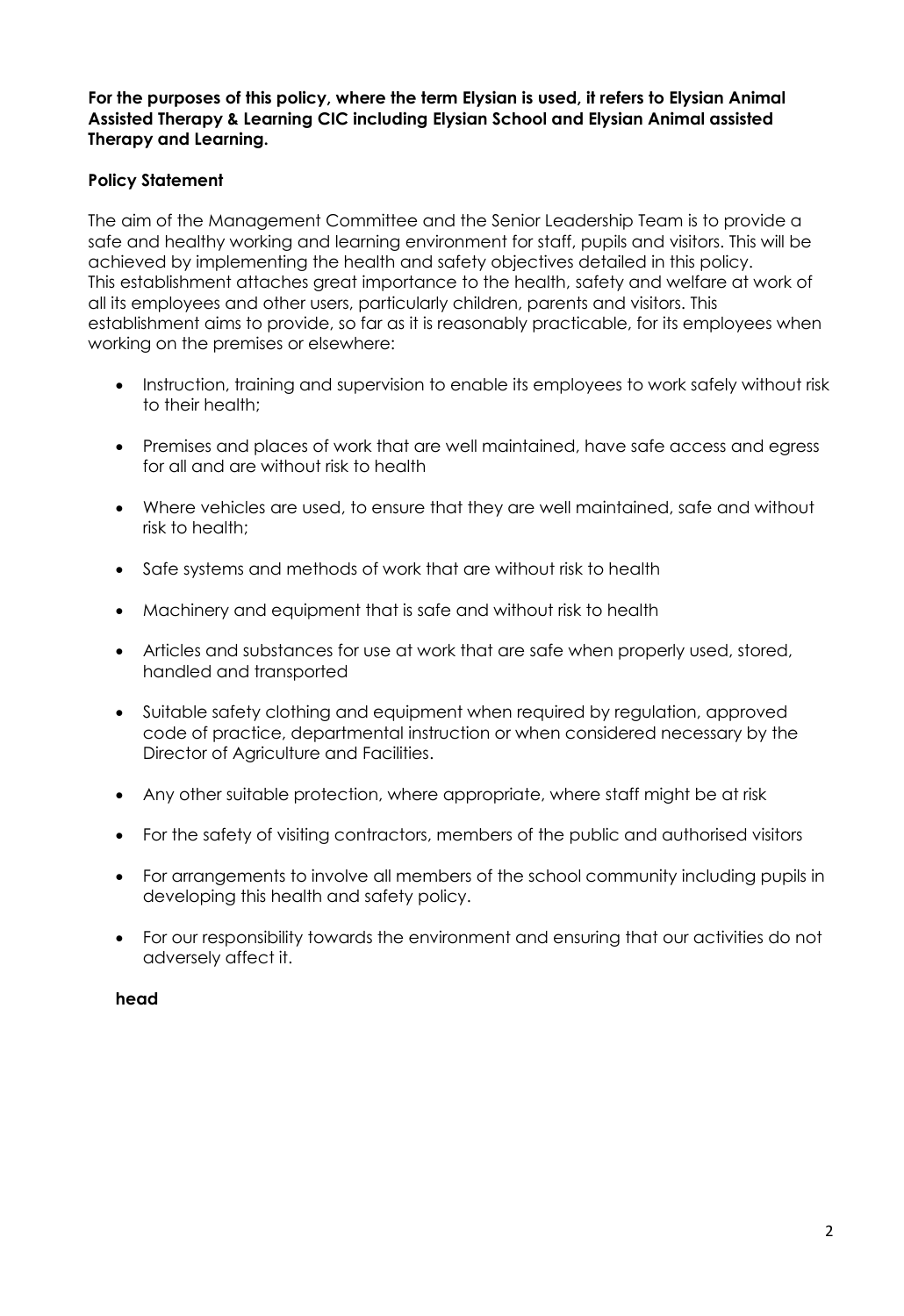Elysian Animal Assisted Therapy and Learning has corporate responsibility as an employer for providing a safe and healthy working environment for teaching and non-teaching staff in its employment, for the children attending the school and for other people who are users of the school.

We will take all reasonable steps to fulfil this responsibility, to provide suitable facilities and equipment and safety arrangements especially in areas of high risk; imparting information and advice conducive to safety and for the provision of a healthy working environment and adequate welfare facilities.

#### **The Director of Agriculture and Facilities**

The Director of Agriculture and Facilities has primary responsibility for Health and Safety matters within the establishment. In the Director of Agriculture and Facilities's absence, the Head of Education, will assume this responsibility. The Executive Director has delegated responsibility for managing the arrangements for health and safety in the school.

#### **Responsibilities:**

Setting up arrangements to cover all health and safety legal requirements;

- Monitoring the effectiveness of the arrangements
- Producing a written Health and Safety policy to be approved by the Management Committee and bringing this document to the attention of all staff, including new staff on taking up post, and to revise and reissue the document as may be necessary from time to time
- Resolving health and safety problems
- Bringing to the attention of the relevant Local Authority those instances where actions have proved to be inadequate to reduce the identified hazard and to take action to avoid danger pending rectification
- Noting all the guidance produced by the Local Authority, in line with legislation, and bringing any issues to the attention of relevant staff
- Keeping a file or record of such guidance, including that issued by other competent authorities, to which all staff can have access
- Maintaining a list of Safety Representatives appointed to represent staff on site
- Being readily available to Safety Representatives and co-operating with them as far as is reasonable in their efforts to carry out their duties
- Receiving written reports from Safety Representatives and responding to them within a reasonable time
- Ensuring that all areas of the site are inspected termly with the Senior Management/ Management Committee on site
- Ensuring that a system is established and maintained for reporting, recording or investigating accidents, and that all reasonable steps are taken to prevent recurrences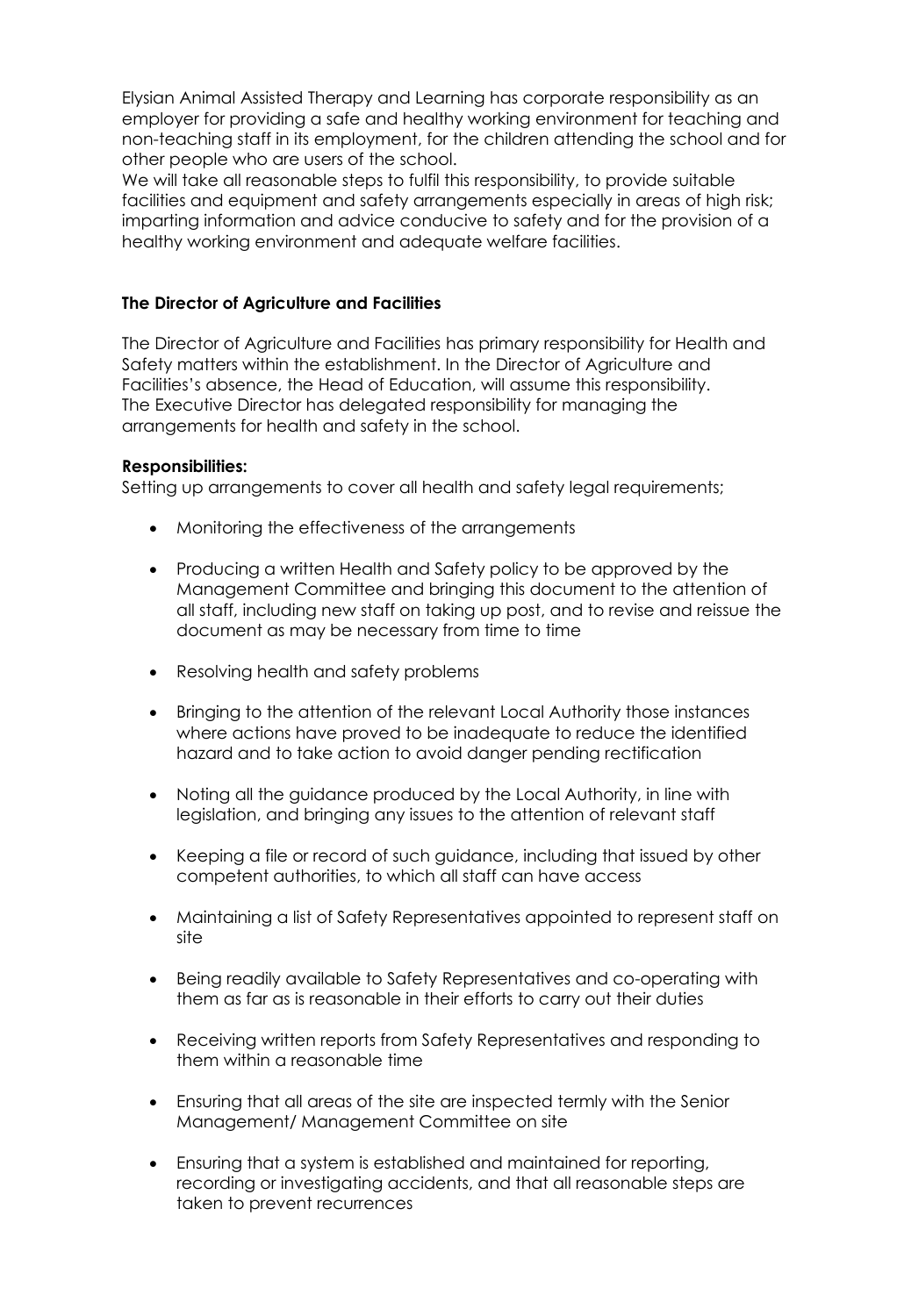- Ensuring that all visitors, including contractors, are made aware of any hazards on site of which they may be unaware
- Ensuring the use of any personal protective equipment as may be necessary and ensuring that it is maintained and renewed as necessary;
- Ensuring that a suitable fire risk assessment is prepared and maintained to comply with the Regulatory Reform (Fire Safety) Order 2005.
- Ensuring that effective arrangements are in place to evacuate the buildings in case of fire or other emergencies, that evacuation drills are undertaken regularly and that firefighting equipment is available and maintained;
- Ensuring that a suitable plan is in place to deal with emergencies, which could occur both during and out of school hours. This will include arrangements to deal with the immediate emergency and for contacting the Local Authority, school staff, service providers and parents.
- Ensuring that suitable health and safety induction training is provided to every new employee and that every assistance is given to perform their duties in a safe manner. In particular to ensure that they are given a copy of this statement of local arrangements, and the opportunity to read it, before starting work.
- Ensuring that arrangements are made for suitable training for all aspects of their work.
- Ensuring that suitable records are kept of:
	- o Employee health and safety training
	- o Accidents
	- o Premises safety inspections including by the Management **Committee**
	- o Fire equipment tests
	- o Machinery and equipment safety tests and inspections
	- o A full record is kept of statutory testing linked to health and safety requirements.

#### **All employees are responsible for:**

- Taking care of the health and safety of themselves and their colleagues and for any child under their charge
- Keeping up to date with current safety procedures
- Attending training as directed
- Following instructions issued by the employer on matters of Health and Safety
- Reporting any accidents, dangerous occurrences or safety concerns to Senior Management.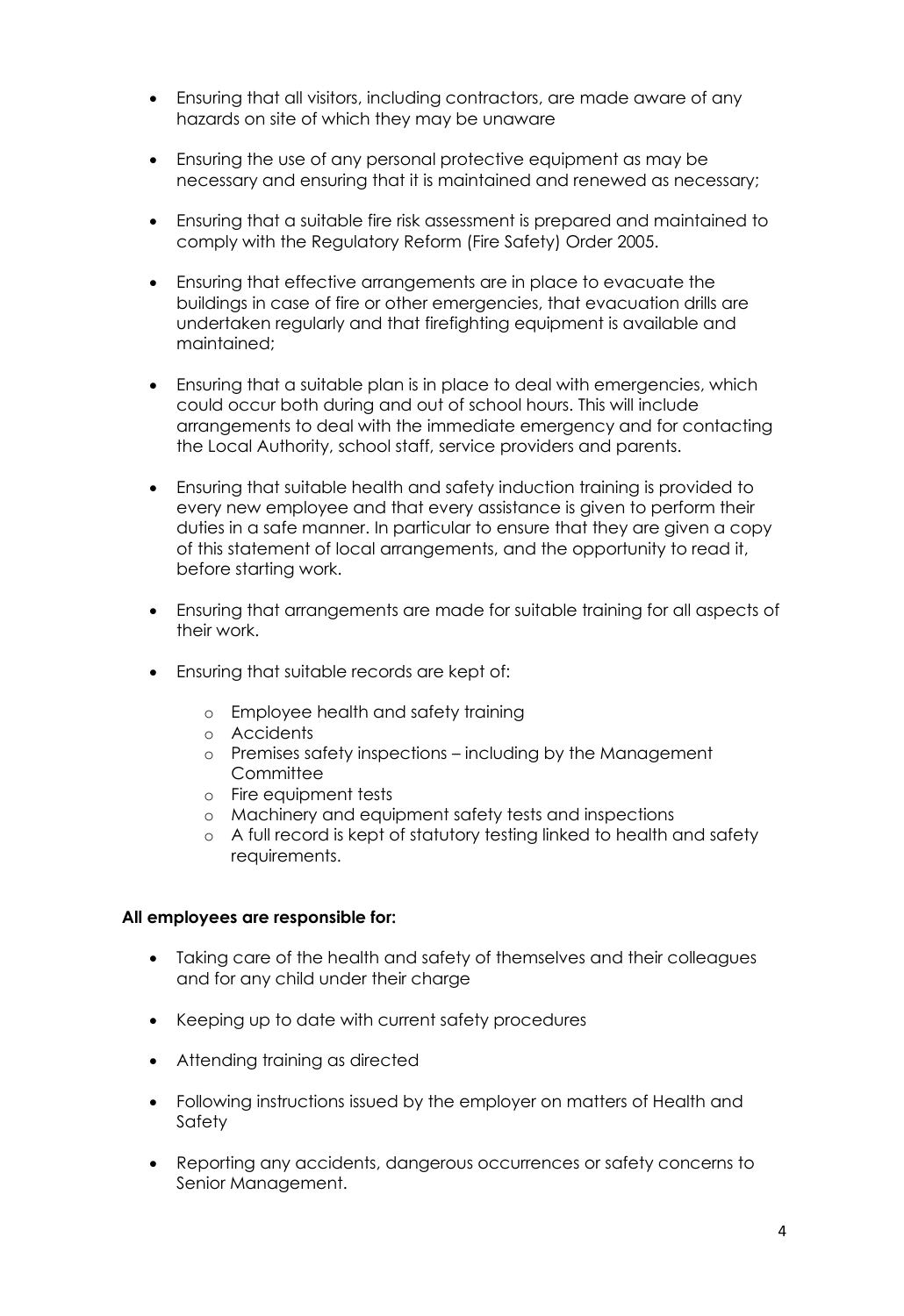• Not misusing any equipment provided for their safety.

# **SLT are responsible for:**

- The safety of their staff and pupils within their work area by ensuring staff receive necessary training and supervision
- The safety of equipment, materials and systems of work by setting up arrangements for regular inspection
- Making arrangements for cover of staff with key safety responsibilities
- Coordinating the school science policy
- Monitoring health and safety practice in science throughout the school

# **Teaching staff are responsible for:**

- The safety of all children under their charge by effectively supervising their activities
- Being able to carry out emergency procedures in respect of fire, emergency evacuation, security, first aid
- Observing all safety procedures and instructions

#### **Technicians/Support Staff are responsible for:**

• The safety of the preparation rooms, workshops and all other areas in which they work

#### **The Premises Manager is responsible for:**

- The safety and physical condition of all areas of the school including playgrounds and outbuildings
- Arranging for the maintenance and servicing of firefighting equipment and fire alarm systems, premises security systems
- Ensuring that all contractors on site are aware of the emergency evacuation procedures and have sight of the school health and safety policy as appropriate to their work.
- Informing all contractors of any known hazards, which might affect them whilst at work.

# **Contractors**

Contactors should notify any hazards arising from their activities, which may affect the occupants of the school. All contractors should report to the school office on arrival. The (XXXXXXX) will be responsible for controlling the work of contractors to ensure the safety of pupil's staff and visitors. In the interests of safety, major work will take place out of school hours and during school holidays.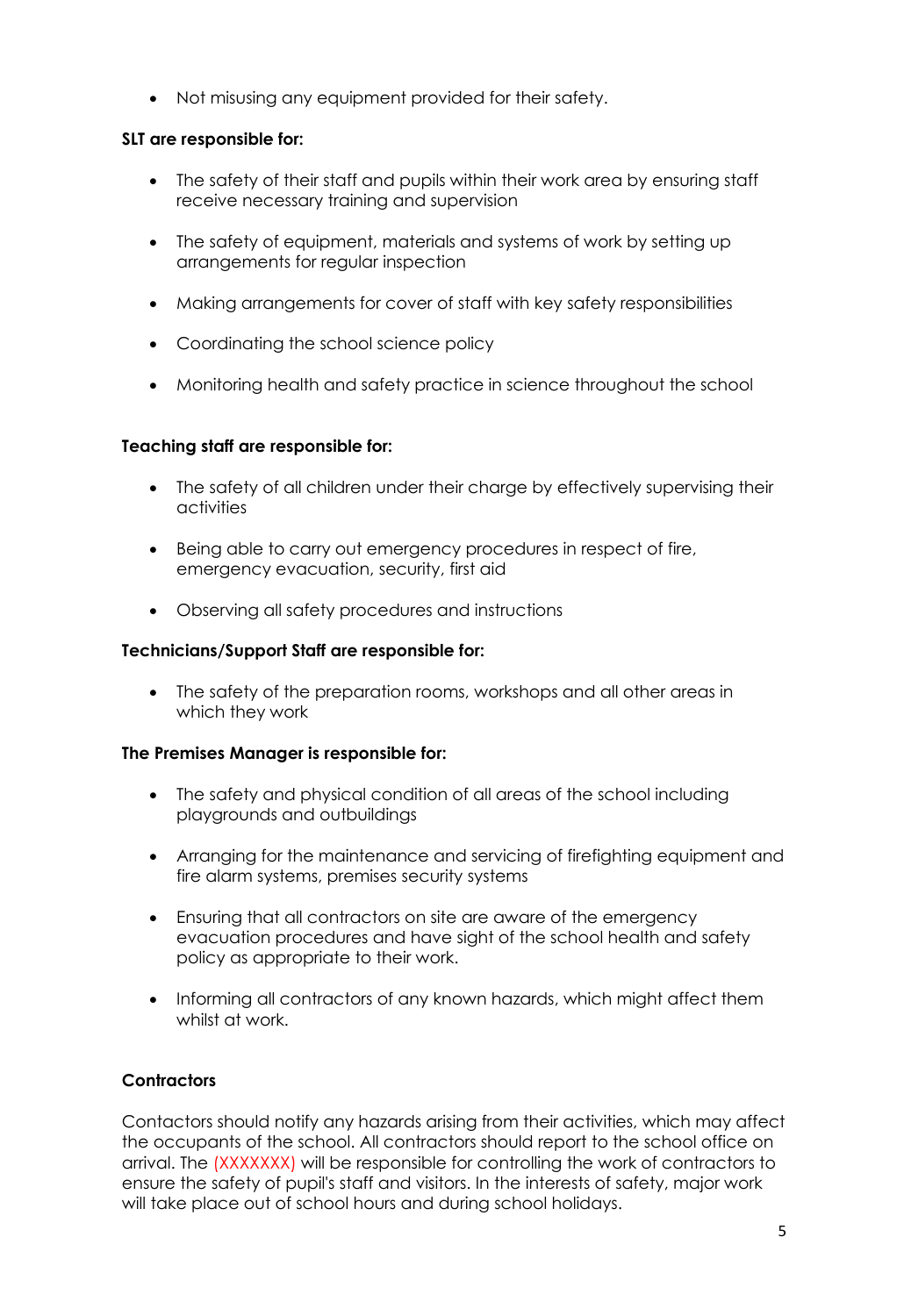Where work carries significant hazards, permits to work should be raised for contractors before they start work. Examples of work which requires a permit to work are:

- Work on mains electrical wiring, mains incomers and distribution boards.
- Removal of asbestos or work where asbestos materials are known or suspected to be in place.
- Major excavations
- Access to roofs
- Sterilising of water systems with chemicals
- Access by anyone to confined spaces such as voids sumps and drains

#### **Catering**

Kitchen and cooking facilities carry significant risks to school premises and high standards of organisation and control are required to minimise them.

The Executive Director is responsible for:

- The safety of the kitchen area and of keeping the Director of Agriculture and Facilities informed of any hazards which could affect the safety of people or premises
- Training Providing suitable practical training to ensure that staff are able to deal with kitchen fires by using available kitchen firefighting equipment.
- Ensuring that those involved in catering are competent in working safely in the kitchens with particular regard to the following:
	- o Hygiene to maintain suitable standards of hygiene in the kitchen areas including storage areas and staff rest areas
	- o Fire to be aware of the arrangements for fire prevention and evacuation and for extinguishing fires in the kitchen.

#### **Asbestos**

The Director of Agriculture and Facilities is responsible for ensuring that arrangements are in place for managing asbestos in accordance with the procedures and guidance, which are found at <https://www.hse.gov.uk/services/education/asbestos-faqs.htm>

Staff should be briefed on the hazards of asbestos, the location of any asbestos in the school and the action to take if they suspect they have disturbed it.

Arrangements will be in place to ensure that any asbestos in the premises is not disturbed by the work of contactors.

The Executive Director will identify the location of any intended work to ensure that there is no asbestos in the location of the work by examining the asbestos register.

Contractors will be briefed in the action they should take if they discover material which they suspect could be asbestos.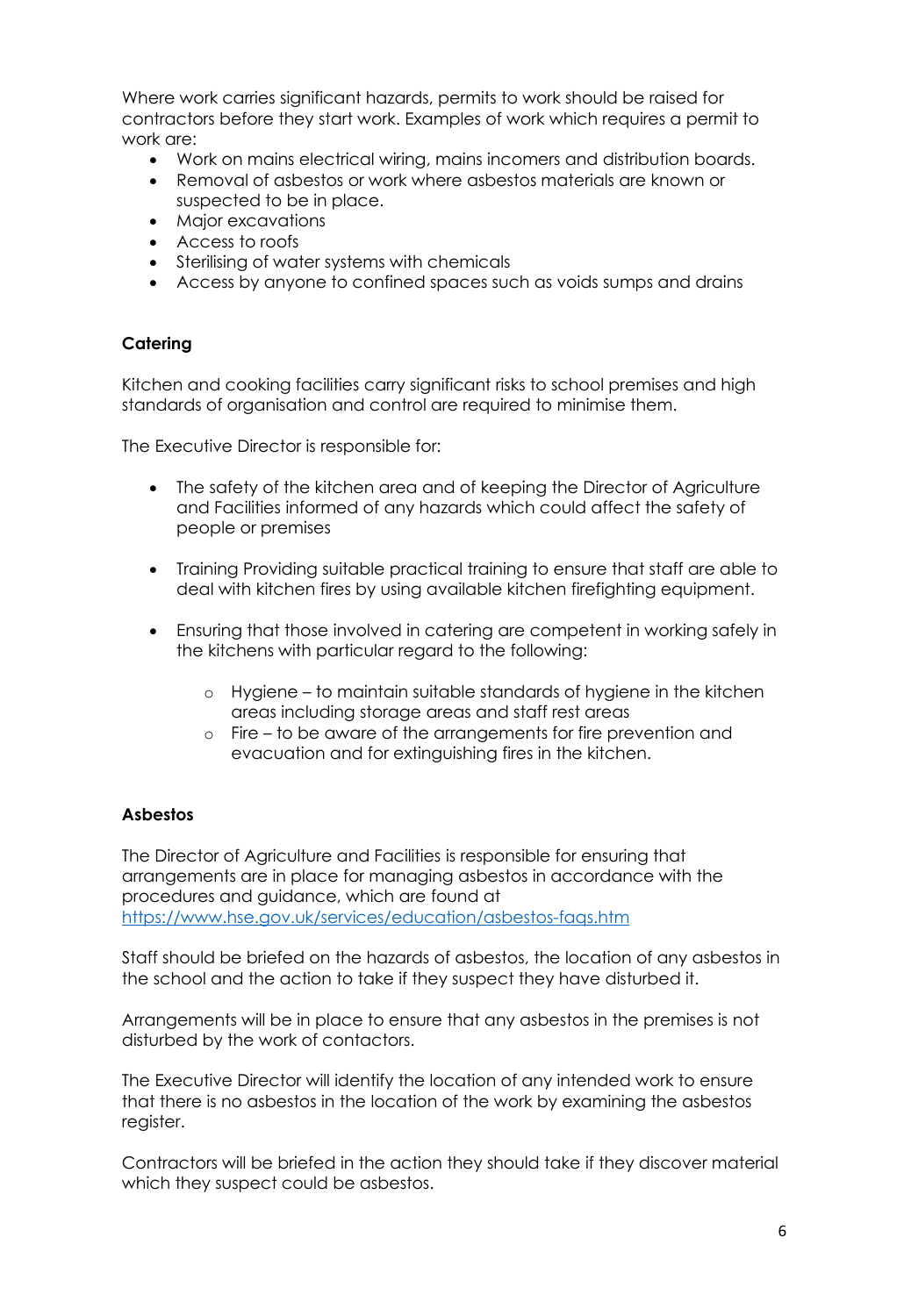They should immediately stop work, evacuate the area and request advice from the Health and Safety Executive (HSE)on 0300 003 1647.

The Director of Agriculture and Facilities and Executive Director should receive asbestos training.

#### **Hirers, Contractors & Others Using or Working in the School**

When the school's premises are used for purposes not under the direction of the Director of Agriculture and Facilities then the principal person in charge of the activities or use will have responsibility for safe practices.

The Director of Agriculture and Facilities will seek to ensure that hirers, contractors and others who use the school premises conduct themselves and carry out their operations in such a manner that all statutory and safety requirements are met at all times.

When the premises are hired to persons outside the employ of the staff and Management Committee, it will be a condition for all hirers that they are familiar with this policy and comply with all safety directives of the governing body. They will not, unless with prior consent of the governing body:

(a) Introduce equipment for use on the school premises

(b) Alter fixed installations

(c) Remove fire and safety notices or equipment

(d) Take any action that may create hazards for persons using the premises or the staff or pupils of the school.

All contractors who work on the school premises are required to ensure safe working practices and must pay due regard to the safety of all persons using the premises.

#### **Visitors**

All visitors must report to Reception where a signing-in system is in operation. Regular visitors and other users of the premises, for example, contractors and delivery persons, are required to observe the safety rules of the School. Contractors working in the school premises will be made aware of the health and safety arrangements applicable to them by the Premises Manager. Visitors should wear a suitable visitor's badge when on the premises.

#### **Provision of first aid**

The schools designated first aiders are: Jeremy Crouch Charlotte Williams

The designated persons responsible for checking and maintaining the contents of the first aid boxes is Dene Williams (Director for Agriculture and Facilities) **Note:** If necessary, a trained first aider should be summoned immediately to tend to an accident and provide first aid in accordance with his/her training. If an ambulance is required, the emergency 999 service should be used.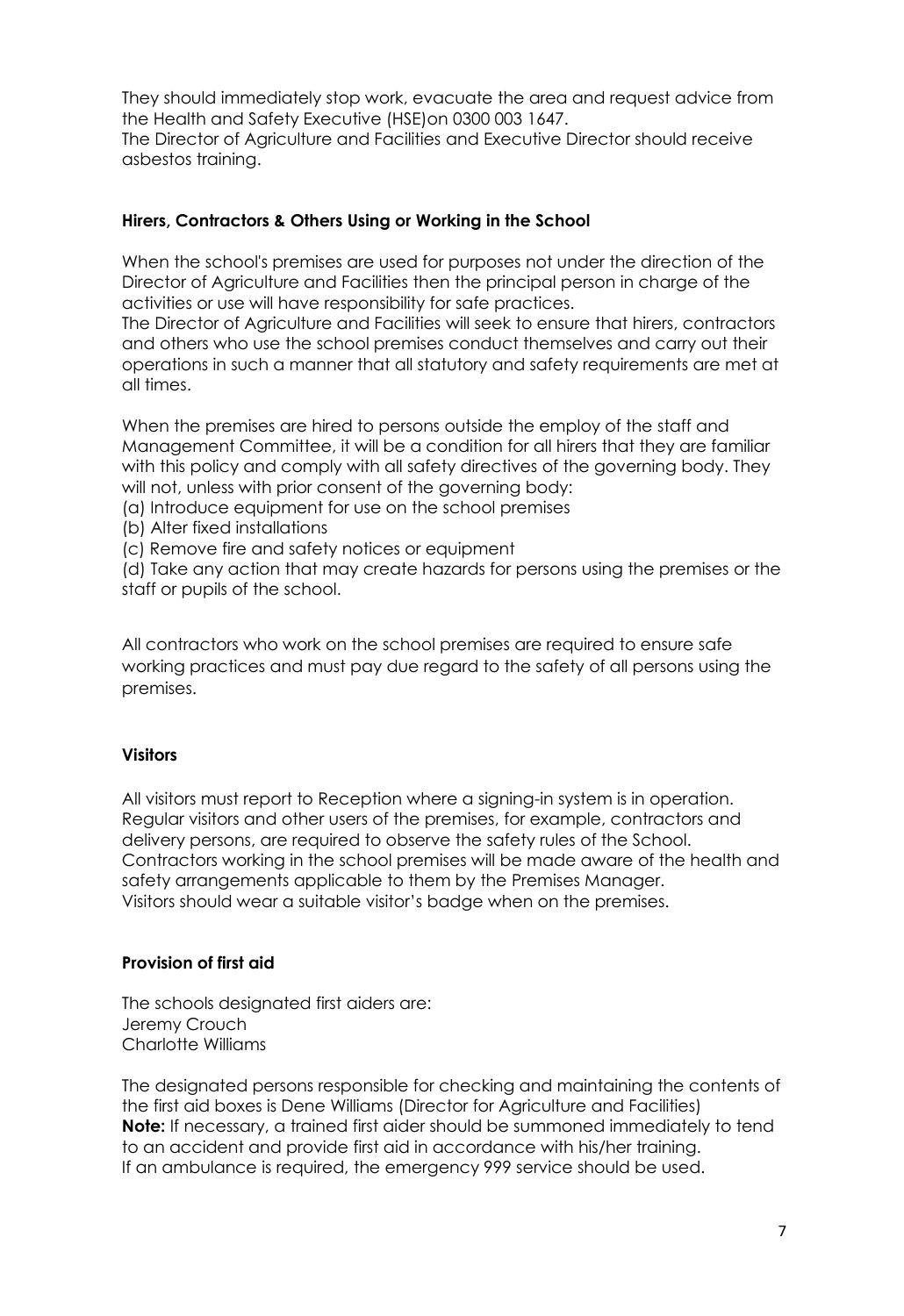Delays in calling the ambulance service can be very serious. The opinion of a first aider is sufficient to authorize an ambulance to be called and this should take place without delay.

It may be appropriate on some occasions to transport a member of staff or pupil to a casualty department without the ambulance service, but it should be noted that this should always be on a voluntary basis.

# **Accident Reporting**

Accidents must be reported in the accident report book kept in the office. It is the responsibility of Charlotte Williams to sign off an accident form in the event of an incident. She should also investigate the accident and suggest action to prevent recurrence. Accident forms must be completed with copies retained for at least three years.

In the case of minor accidents to non-staff, i.e. pupils or parents, where there are no issues of liability and there have been no contributory failures of premises, procedures or equipment, details should still be recorded in the accident book which should be retained for at least 3 years.

Certain injuries must be reported to the HSE under the RIDDOR Regulations. (See [www.riddor.gov.uk\)](http://www.riddor.gov.uk/)

#### **Fire and emergency arrangements**

It is the duty of all members of staff to be aware of the fire and emergency procedures, for ensuring that all escape routes are kept clear and to report any defective equipment, damage to extinguishers and any other equipment. Fire Wardens are responsible for a formal check of the premises fire equipment on a weekly basis.

This will include fire doors, fire signage and alarm systems and they will assess their suitability and any repairs or improvements required.

As part of an annual health and safety check, the Management Committee will also show due regard to fire safety.

#### **Firefighting and precautions**

All fire-fighting equipment is annually inspected and serviced by the Executive **Director** 

It is the responsibility of the Executive Director to ensure that fire-fighting equipment is serviced annually and an inventory of all equipment plus a diagram showing its location and is kept up to date.

#### **Fire alarms**

The fire alarms should be tested weekly and recorded in the fire alarm logbook by the Executive Director. Fire alarms should be serviced annually by a competent contractor and records kept of the tests.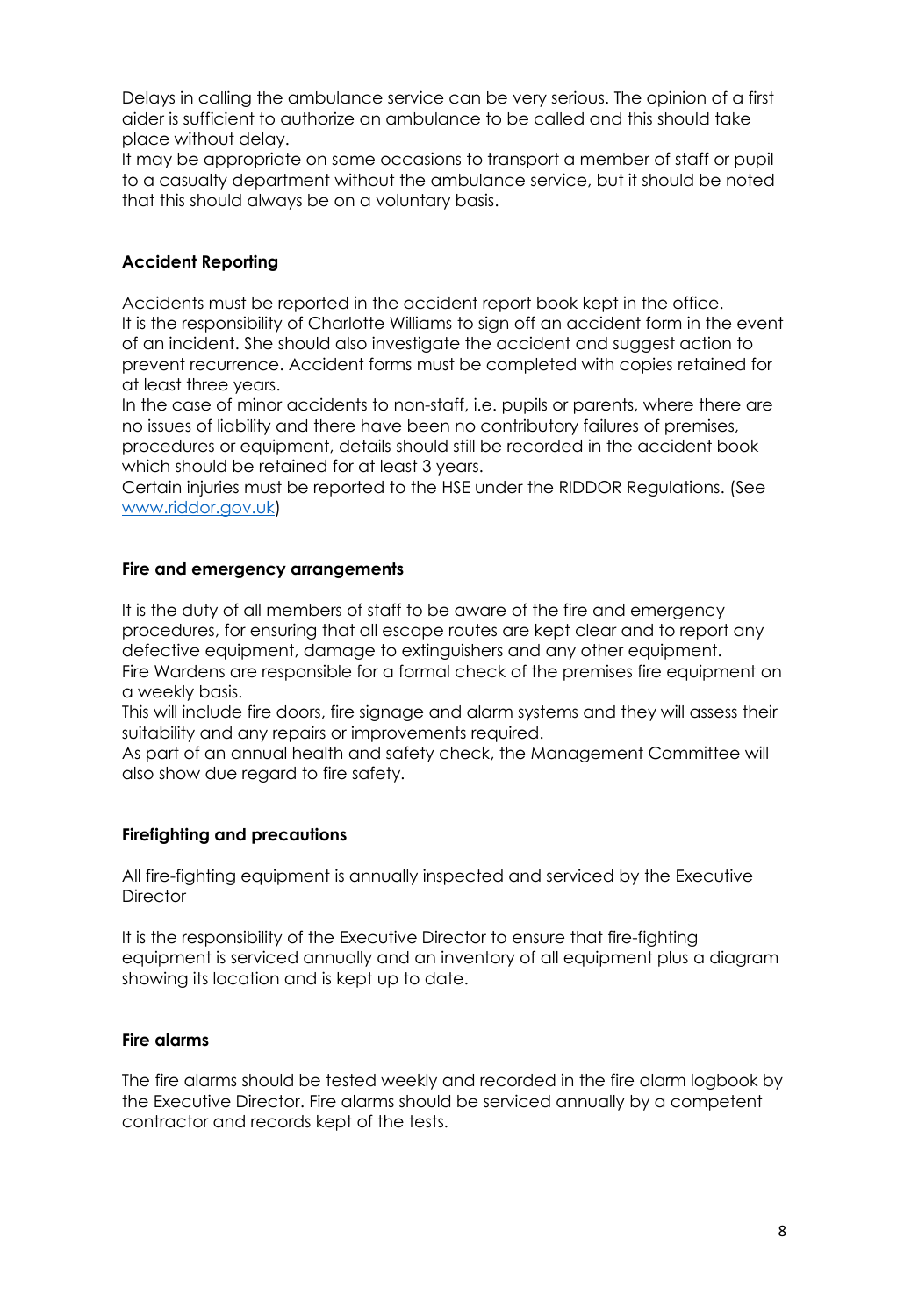#### **Fire drills**

Fire drills will be arranged at least termly. The purpose of fire drills is to evacuate everyone to a place of safety as quickly as possible where they will be checked against the attendance registers.

Suitable arrangements must be in place for evacuating those with disablement or with special educational needs.

#### **Notifying the Emergency Services**

The following staff have specific responsibility to call emergency services:

Dene Williams Charlotte Williams Jeremy Crouch

#### **Information, documentation and training**

Staff should either receive copies or have their attention drawn to relevant safety information contained in this policy. The Director of Agriculture and Facilities must ensure that the guidance or safety standards are current and adhered to at all times.

Health & Safety documents are held by the school office and all staff must ensure that they are familiar with all relevant documentation.

It is the responsibility of the Executive Director to identify the health and safety training needs of staff, to keep a record of those who have attended training, and to record the type of training given.

#### **Repairs and maintenance**

All damage, signs of wear and defects in the premises and equipment must be reported to the Executive Director

#### **School Premises Plans**

A copy of this plan should be held in the school office to be available in the school office for use by the Fire service.

#### **Electrical equipment**

All portable electrical equipment is tested every year. A copy of the inventory of the electrical equipment tested including the results should be kept with the school health and safety manual, which is held in the office.

All staff must visually check all electrical appliances prior to their use and report any defects to Charlotte Williams

All defective equipment must be taken out of use immediately and reported to Charlotte Williams. Privately owned appliances must typically not be used on the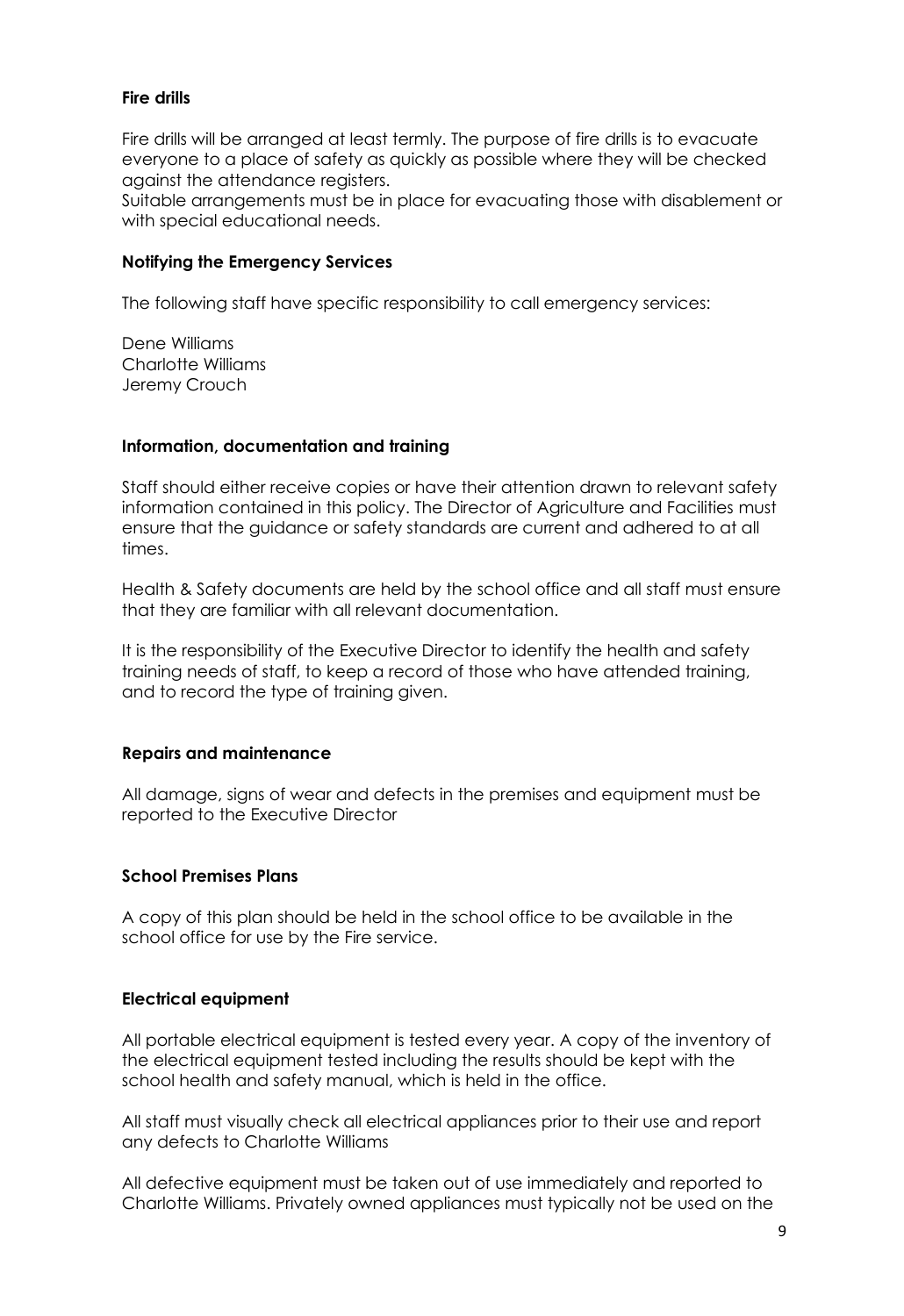School's premises (unless their use has been approved and/or they have been tested under the PAT test).

#### **Machinery and plant**

All machinery and plant will be of suitable safety specifications and will carry a (CE marking which shows that it complies with the European Community safety standards.)

Certain pieces of equipment and plant must be inspected and or tested as part of a statutory safety regime. These include for example tractors and farm machinery, boilers, extraction equipment for the control of hazardous substances, pressure systems etc. The following people carry out these tests: Dene Williams Phil Thomas

# **Furniture and equipment**

All staff must ensure that equipment and furniture is regularly checked to ensure that it is functional and safe. All discovered defects must be reported to the Executive Director who should arrange for repairs or replacement where necessary.

# **Control of Substances (COSHH)**

All substances, chemicals, etc purchased and used within the school including all science laboratories, preparation and storage rooms must comply with the COSHH guidance contained in the relevant sections of the CLEAPSS Manuals which can be found at [http://science.cleapss.org.uk/Whats-New/Laboratory-](http://science.cleapss.org.uk/Whats-New/Laboratory-Handbook/)[Handbook/](http://science.cleapss.org.uk/Whats-New/Laboratory-Handbook/) Risk assessments and hazard data sheets must be provided for all hazardous substances and suitable records kept.

Substances will be used in accordance with the guidance given in *"Be Safe" from the HSE*; in the *CLEAPSS booklet LP5 "Safe Use of Household and Other Chemicals";*  and in accordance with the manufacturers, instructions and advice on the label.

Any substance, which it is proposed to use for a purpose not covered in either of the above texts, should be the subject of further advice (from CLEAPSS) and to the consent of the Director of Agriculture and Facilities. Any substance not identified should be disposed of safely.

#### **Cleaning arrangements**

The School's premises are cleaned by an internally contracted person. Specification for the cleaning regime is held by the Executive Director.

Any problem relating to the cleaning should be made to the Executive Director.

The school should provide a specification of the cleaning arrangements and will include:

- Risk assessments of the arrangements for cleaning tasks.
- Arrangements for supervision and control of their employees.